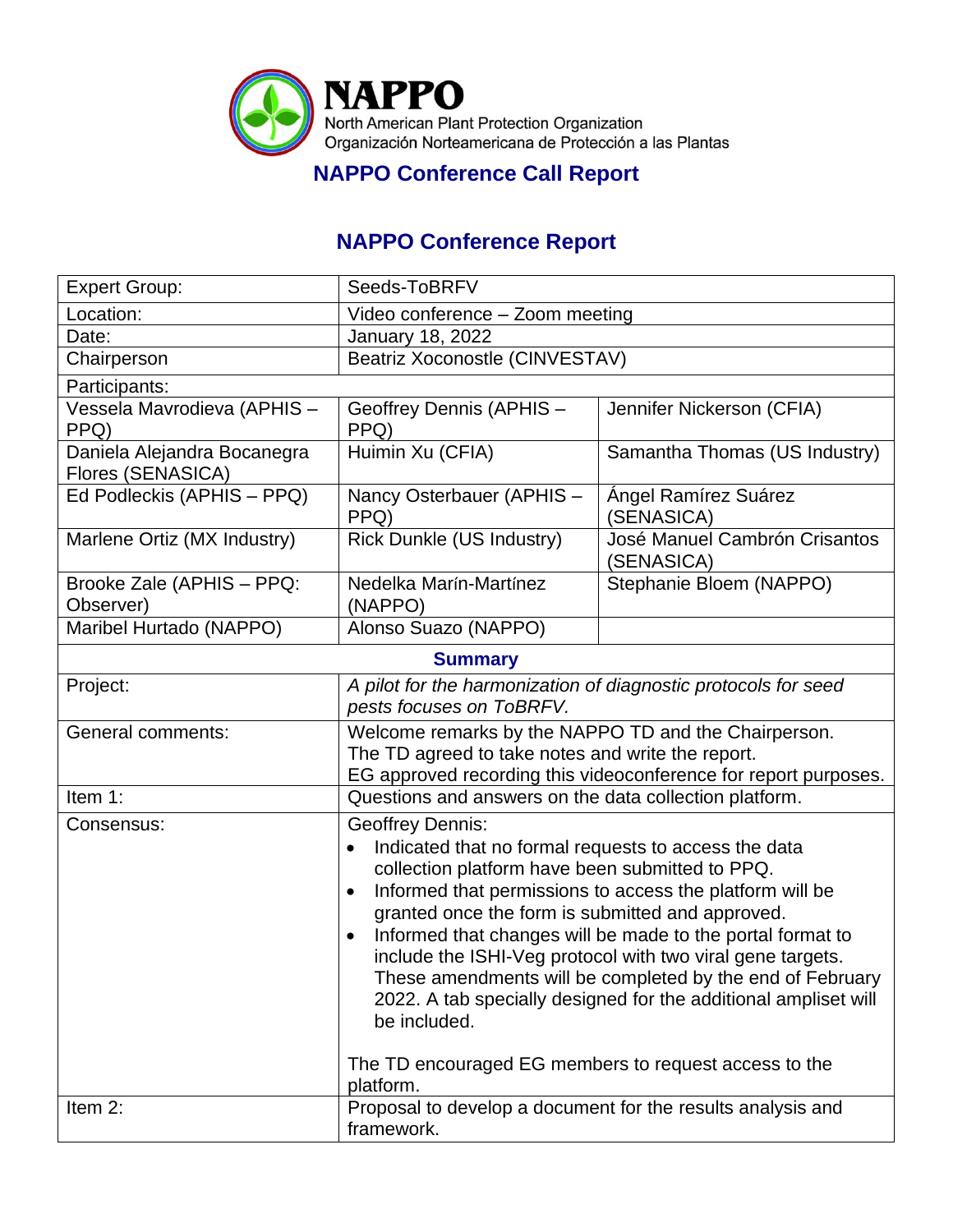| Consensus: | Geoffrey Dennis proposed to get subgroup 2 together to work on<br>the details of the formulas and the definitions that will be used for<br>the analyses. The idea is to produce a document that will be<br>shared with the EG for feedback. Geoff indicated that some<br>details in the validation analysis should be addressed, and it is<br>recommended that the EG solves these issues before data<br>collection starts. Examples of this are the number of replicates<br>used in the validation categories such as repeatability and limit of<br>detection (% positive at a specific concentration of interest) and |
|------------|-------------------------------------------------------------------------------------------------------------------------------------------------------------------------------------------------------------------------------------------------------------------------------------------------------------------------------------------------------------------------------------------------------------------------------------------------------------------------------------------------------------------------------------------------------------------------------------------------------------------------|
|            | sensitivity (% positive over range being observed).<br>Geoff indicated that he will produce a first draft of the document                                                                                                                                                                                                                                                                                                                                                                                                                                                                                               |
|            | to circulate among validation experts in all three NAPPO<br>countries.                                                                                                                                                                                                                                                                                                                                                                                                                                                                                                                                                  |
| Item 3:    | Updates on panels work                                                                                                                                                                                                                                                                                                                                                                                                                                                                                                                                                                                                  |
| Consensus: | PPQ provided the following updates:                                                                                                                                                                                                                                                                                                                                                                                                                                                                                                                                                                                     |
|            | Seed samples:                                                                                                                                                                                                                                                                                                                                                                                                                                                                                                                                                                                                           |
|            | Two seed lots of both infected and ToBRFV-free Tomato                                                                                                                                                                                                                                                                                                                                                                                                                                                                                                                                                                   |
|            | $\circ$<br>and Pepper seeds have been evaluated. These seeds are                                                                                                                                                                                                                                                                                                                                                                                                                                                                                                                                                        |
|            | ready for the panels.                                                                                                                                                                                                                                                                                                                                                                                                                                                                                                                                                                                                   |
|            | One of each lot will be selected for the development of<br>$\circ$                                                                                                                                                                                                                                                                                                                                                                                                                                                                                                                                                      |
|            | panels.                                                                                                                                                                                                                                                                                                                                                                                                                                                                                                                                                                                                                 |
|            | Titers and homogeneity of virus levels were determined in<br>$\circ$                                                                                                                                                                                                                                                                                                                                                                                                                                                                                                                                                    |
|            | two lots of infected (ToBRFV +) seeds.                                                                                                                                                                                                                                                                                                                                                                                                                                                                                                                                                                                  |
|            | A new lot of infected seeds with the required viral<br>$\circ$                                                                                                                                                                                                                                                                                                                                                                                                                                                                                                                                                          |
|            | concentration for this study was created by mixing virus-                                                                                                                                                                                                                                                                                                                                                                                                                                                                                                                                                               |
|            | free and virus-infected seeds from the homogenized seed                                                                                                                                                                                                                                                                                                                                                                                                                                                                                                                                                                 |
|            | lot.                                                                                                                                                                                                                                                                                                                                                                                                                                                                                                                                                                                                                    |
|            | Tested all five methods as described and provided by all<br>$\circ$                                                                                                                                                                                                                                                                                                                                                                                                                                                                                                                                                     |
|            | countries in five-point dilution curves to make sure the                                                                                                                                                                                                                                                                                                                                                                                                                                                                                                                                                                |
|            | methods detect the target genes. Positive virus detection                                                                                                                                                                                                                                                                                                                                                                                                                                                                                                                                                               |
|            | was obtained using all detection methods that will be                                                                                                                                                                                                                                                                                                                                                                                                                                                                                                                                                                   |
|            | assayed.                                                                                                                                                                                                                                                                                                                                                                                                                                                                                                                                                                                                                |
|            | Tests were also performed using the 18S endogenous<br>$\circ$                                                                                                                                                                                                                                                                                                                                                                                                                                                                                                                                                           |
|            | target gene in RT-PCR (used in the SENASICA protocol)                                                                                                                                                                                                                                                                                                                                                                                                                                                                                                                                                                   |
|            | with positive virus detection.                                                                                                                                                                                                                                                                                                                                                                                                                                                                                                                                                                                          |
|            | Forms have been created to track all the work and ensure<br>$\bigcirc$                                                                                                                                                                                                                                                                                                                                                                                                                                                                                                                                                  |
|            | traceability.                                                                                                                                                                                                                                                                                                                                                                                                                                                                                                                                                                                                           |
|            | Individual samples can now be produced. Work will start<br>$\circ$                                                                                                                                                                                                                                                                                                                                                                                                                                                                                                                                                      |
|            | with healthy seeds and then with the infected seeds.                                                                                                                                                                                                                                                                                                                                                                                                                                                                                                                                                                    |
|            | <b>Decision:</b> Mexico informed they read the validation data                                                                                                                                                                                                                                                                                                                                                                                                                                                                                                                                                          |
|            | provided by PPQ in December 2021 to provide their position on                                                                                                                                                                                                                                                                                                                                                                                                                                                                                                                                                           |
|            | the use of SqMV or NAD5 as internal controls in the ISHI Veg                                                                                                                                                                                                                                                                                                                                                                                                                                                                                                                                                            |
|            | protocol. Mexico indicated that SqMV is regulated in Mexico and                                                                                                                                                                                                                                                                                                                                                                                                                                                                                                                                                         |
|            | therefore cannot be used as control but <b>agreed to use NAD5 as</b>                                                                                                                                                                                                                                                                                                                                                                                                                                                                                                                                                    |
|            | an internal control.                                                                                                                                                                                                                                                                                                                                                                                                                                                                                                                                                                                                    |
|            | <b>Transcripts and reagents:</b>                                                                                                                                                                                                                                                                                                                                                                                                                                                                                                                                                                                        |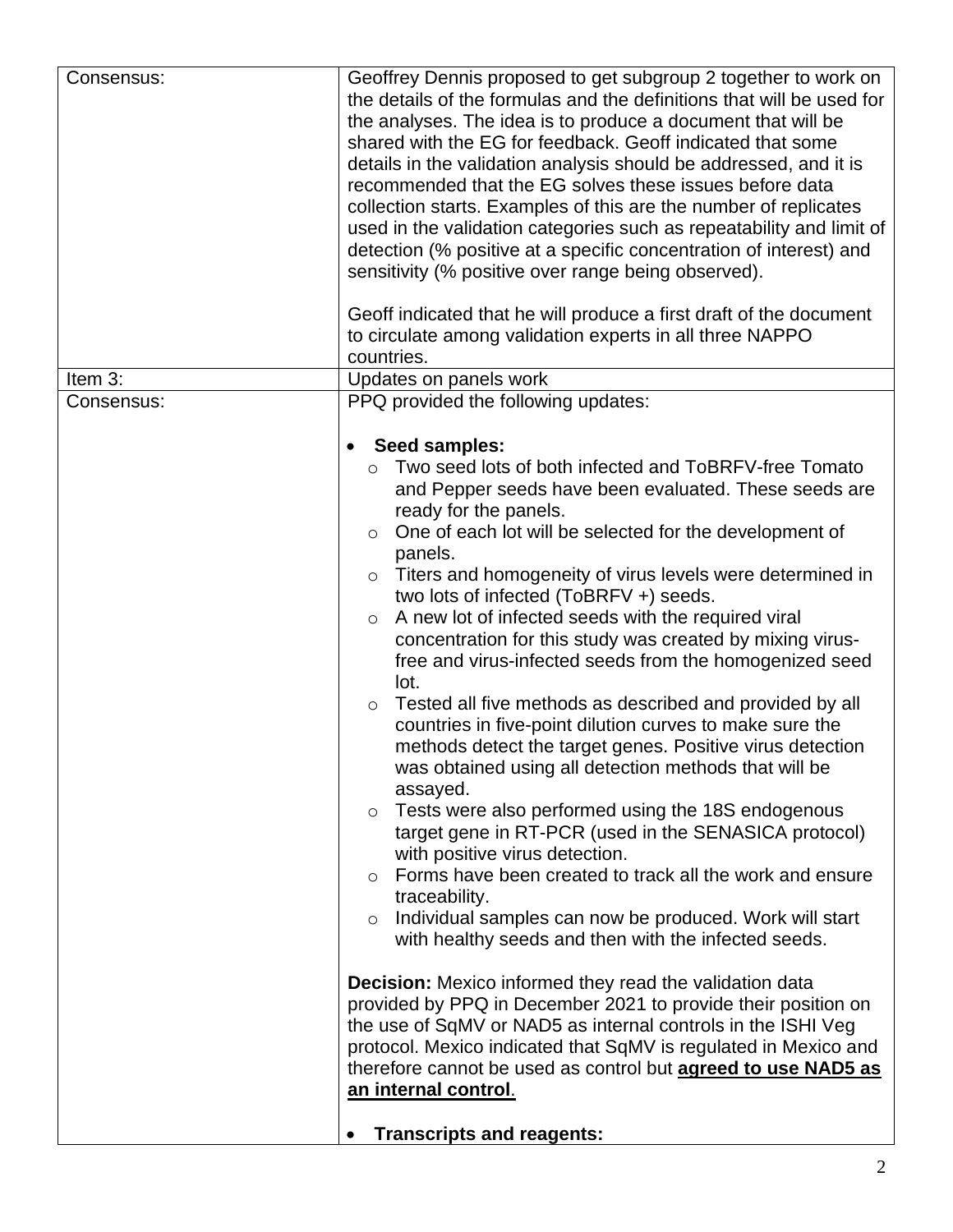|            | Reproducibility on the transcripts synthesis is OK.<br>$\circ$<br>Concerns: Stability of the transcripts during transportation.<br>$\circ$<br>Stability tests will be done in collaboration with Kevin Ong<br>at TAMU.<br>Transcripts have been sent in different storage conditions<br>$\circ$<br>to track stability at regular time intervals. This will also be<br>monitored when the panels are distributed.<br>A list of reagents, probes, and primers has been compiled<br>$\circ$<br>and will be sent to Stephanie Bloem (NAPPO) for<br>purchasing. Aliquoting of reagents for each panel will be<br>done at the PPQ lab.<br>It has been checked that the fluorescent probes that will be<br>$\circ$                                                                                                                                                                                                                                                               |
|------------|---------------------------------------------------------------------------------------------------------------------------------------------------------------------------------------------------------------------------------------------------------------------------------------------------------------------------------------------------------------------------------------------------------------------------------------------------------------------------------------------------------------------------------------------------------------------------------------------------------------------------------------------------------------------------------------------------------------------------------------------------------------------------------------------------------------------------------------------------------------------------------------------------------------------------------------------------------------------------|
|            | purchased are correctly detected by the equipment of<br>participating laboratories.<br>Tests will be done before shipping the aliquots to the<br>$\circ$<br>participating labs to check for purity and to make sure that<br>reagents, probes, and primers are working as expected.                                                                                                                                                                                                                                                                                                                                                                                                                                                                                                                                                                                                                                                                                        |
|            | <b>Permits:</b><br>The ED will assist in transporting the panels to Mexico.<br>$\circ$<br>Canada is working on the official import permits to move<br>$\circ$<br>virus-infected seeds to Canada. Jennifer Nickerson<br>indicated that an import permit will be needed if samples<br>are shipped from the US to the participating laboratories in<br>Canada. If samples are shipped from the US to the<br>Charlottetown laboratory, a permit to move the samples<br>across provinces will be needed. Incomplete forms will not<br>be taken into consideration and the permit rejected.<br>Jennifer Nickerson will send the information to Samantha<br>Thomas with the specific details needed for the import<br>permit. Discussions will continue.<br>Mexico indicated that SENASICA will provide an<br>$\circ$<br>authorization letter to allow the person moving the material<br>to Mexico to introduce the material in the country to be<br>used for research purposes. |
|            | Others:<br>Randomization of samples for the panels will be done in<br>$\circ$<br>Kevin Ong's lab.                                                                                                                                                                                                                                                                                                                                                                                                                                                                                                                                                                                                                                                                                                                                                                                                                                                                         |
| Item 4:    | Supplementary materials not provided (possibility of financing by<br>each country: optical tubes, optical boxes, filter pipette tips,<br>gloves)                                                                                                                                                                                                                                                                                                                                                                                                                                                                                                                                                                                                                                                                                                                                                                                                                          |
| Consensus: | Notes:<br>Budget was prepared taking into consideration that some<br>labs will need additional financial assistance to buy<br>supplementary materials.<br>Laboratories in the US were informed they will receive<br>financial support to purchase supplementary materials.<br>Mexico indicated that SENASICA will cover the cost of<br>supplementary material for participating labs in Mexico.                                                                                                                                                                                                                                                                                                                                                                                                                                                                                                                                                                           |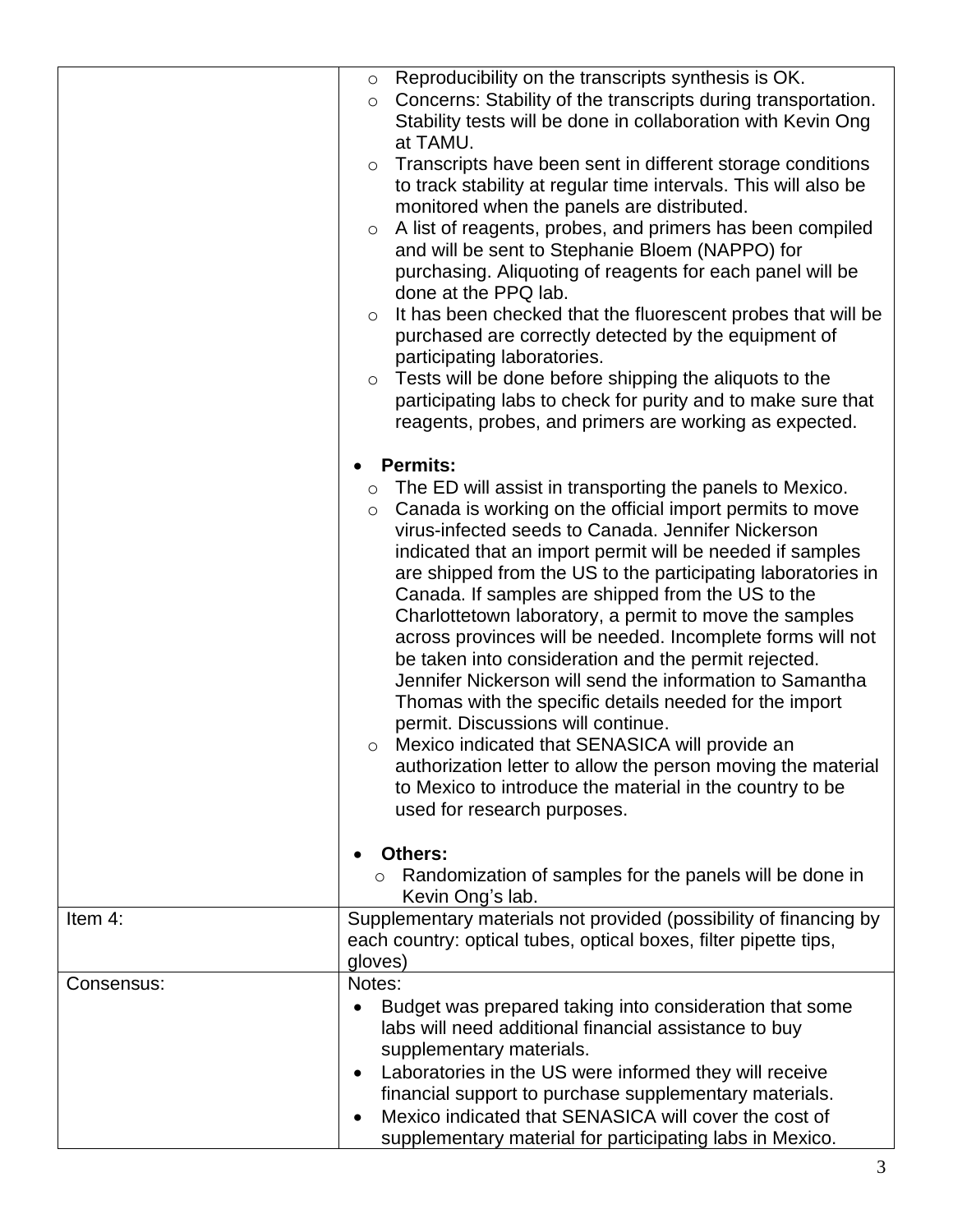|                           |                                                                                                                                                    | Each laboratory should make a list of the additional material<br>$\bullet$<br>and work with NAPPO for financial assistance if needed.                                                                                                                                                                                                                                                                                                                                                                                                                                                                                                                                                                                                                                                                       |             |  |
|---------------------------|----------------------------------------------------------------------------------------------------------------------------------------------------|-------------------------------------------------------------------------------------------------------------------------------------------------------------------------------------------------------------------------------------------------------------------------------------------------------------------------------------------------------------------------------------------------------------------------------------------------------------------------------------------------------------------------------------------------------------------------------------------------------------------------------------------------------------------------------------------------------------------------------------------------------------------------------------------------------------|-------------|--|
|                           |                                                                                                                                                    | Mexico requested to get an estimated list of supplementary                                                                                                                                                                                                                                                                                                                                                                                                                                                                                                                                                                                                                                                                                                                                                  |             |  |
|                           | material that will be needed. Beatriz volunteered to calculate                                                                                     |                                                                                                                                                                                                                                                                                                                                                                                                                                                                                                                                                                                                                                                                                                                                                                                                             |             |  |
| Item 5:                   |                                                                                                                                                    | the number of plastic supplies necessary for the ring assay.                                                                                                                                                                                                                                                                                                                                                                                                                                                                                                                                                                                                                                                                                                                                                |             |  |
|                           |                                                                                                                                                    | Proposals for panel shipment dates, test period, and record of<br>results.                                                                                                                                                                                                                                                                                                                                                                                                                                                                                                                                                                                                                                                                                                                                  |             |  |
| Consensus:                |                                                                                                                                                    | Notes:                                                                                                                                                                                                                                                                                                                                                                                                                                                                                                                                                                                                                                                                                                                                                                                                      |             |  |
|                           |                                                                                                                                                    | Terms of references (ToR): Ed Podleckis informed that a<br>ToR document is being prepared and estimated to complete<br>this work in three weeks. The document will be sent to the<br>Secretariat for translation and shared with the EG in both<br>languages for feedback prior to submitting the document to<br>the EC for approval.<br><b>Master document.</b> The ED informed the EG that the<br>NAPPO Secretariat is preparing a document with all the<br>information that has been provided by the EG. This<br>document, when completed, will be shared with Beatriz<br>Xoconostle to review. The reviewed document will be shared<br>with the EG in English first and then in Spanish.<br><b>Additional notes:</b><br>For the laboratory work, consider that we are still under<br>COVID regulations. |             |  |
| Other subjects            |                                                                                                                                                    | The chairperson informed the group about the EUPHRESCO                                                                                                                                                                                                                                                                                                                                                                                                                                                                                                                                                                                                                                                                                                                                                      |             |  |
|                           |                                                                                                                                                    | report on the harmonization of protocols for detection of ToBRFV<br>and encouraged the EG to read the report because it contains<br>information of relevance to this project.                                                                                                                                                                                                                                                                                                                                                                                                                                                                                                                                                                                                                               |             |  |
|                           |                                                                                                                                                    | <b>Next Steps</b>                                                                                                                                                                                                                                                                                                                                                                                                                                                                                                                                                                                                                                                                                                                                                                                           |             |  |
| <b>Responsible Person</b> |                                                                                                                                                    | <b>Action</b>                                                                                                                                                                                                                                                                                                                                                                                                                                                                                                                                                                                                                                                                                                                                                                                               | <b>Date</b> |  |
| <b>NAPPO Secretariat</b>  | Schedule a call with the Seeds SG 2 to discuss a<br>proposal to develop a document for the results analysis<br>and framework.                      |                                                                                                                                                                                                                                                                                                                                                                                                                                                                                                                                                                                                                                                                                                                                                                                                             |             |  |
| <b>Geoffrey Dennis</b>    | Write a first draft of the proposed result analysis and                                                                                            |                                                                                                                                                                                                                                                                                                                                                                                                                                                                                                                                                                                                                                                                                                                                                                                                             |             |  |
|                           |                                                                                                                                                    | framework document and send it to the Secretariat for                                                                                                                                                                                                                                                                                                                                                                                                                                                                                                                                                                                                                                                                                                                                                       |             |  |
|                           |                                                                                                                                                    | translation and sharing with the EG.                                                                                                                                                                                                                                                                                                                                                                                                                                                                                                                                                                                                                                                                                                                                                                        |             |  |
| <b>APHIS PPQ</b>          | Send a list of reagents and information on where to                                                                                                |                                                                                                                                                                                                                                                                                                                                                                                                                                                                                                                                                                                                                                                                                                                                                                                                             |             |  |
|                           |                                                                                                                                                    | purchase them to the ED. NAPPO will purchase the<br>reagents, probes, and primers and send them to PPQ                                                                                                                                                                                                                                                                                                                                                                                                                                                                                                                                                                                                                                                                                                      |             |  |
|                           |                                                                                                                                                    |                                                                                                                                                                                                                                                                                                                                                                                                                                                                                                                                                                                                                                                                                                                                                                                                             |             |  |
| Jennifer Nickerson        | for aliquoting and panel preparations.<br>Send an email to Samantha Thomas providing details<br>on what is needed to complete the import permit to |                                                                                                                                                                                                                                                                                                                                                                                                                                                                                                                                                                                                                                                                                                                                                                                                             |             |  |
|                           |                                                                                                                                                    |                                                                                                                                                                                                                                                                                                                                                                                                                                                                                                                                                                                                                                                                                                                                                                                                             |             |  |
|                           |                                                                                                                                                    | move infected seeds from the US to Canada.                                                                                                                                                                                                                                                                                                                                                                                                                                                                                                                                                                                                                                                                                                                                                                  |             |  |
| Samantha Thomas           | Provide details to Jennifer Nickerson to complete the                                                                                              |                                                                                                                                                                                                                                                                                                                                                                                                                                                                                                                                                                                                                                                                                                                                                                                                             |             |  |
|                           |                                                                                                                                                    | import permit to move infected seeds to Canada.                                                                                                                                                                                                                                                                                                                                                                                                                                                                                                                                                                                                                                                                                                                                                             |             |  |
| <b>Beatriz Xoconostle</b> |                                                                                                                                                    | Provide a list of supplementary materials that will be                                                                                                                                                                                                                                                                                                                                                                                                                                                                                                                                                                                                                                                                                                                                                      |             |  |
|                           |                                                                                                                                                    | needed for the participating labs in MX.                                                                                                                                                                                                                                                                                                                                                                                                                                                                                                                                                                                                                                                                                                                                                                    |             |  |
| <b>Ed Podleckis</b>       |                                                                                                                                                    | Complete the ToR draft to share with the EG before it                                                                                                                                                                                                                                                                                                                                                                                                                                                                                                                                                                                                                                                                                                                                                       |             |  |
|                           |                                                                                                                                                    | is submitted to the NAPPO EC for approval. EG to                                                                                                                                                                                                                                                                                                                                                                                                                                                                                                                                                                                                                                                                                                                                                            |             |  |